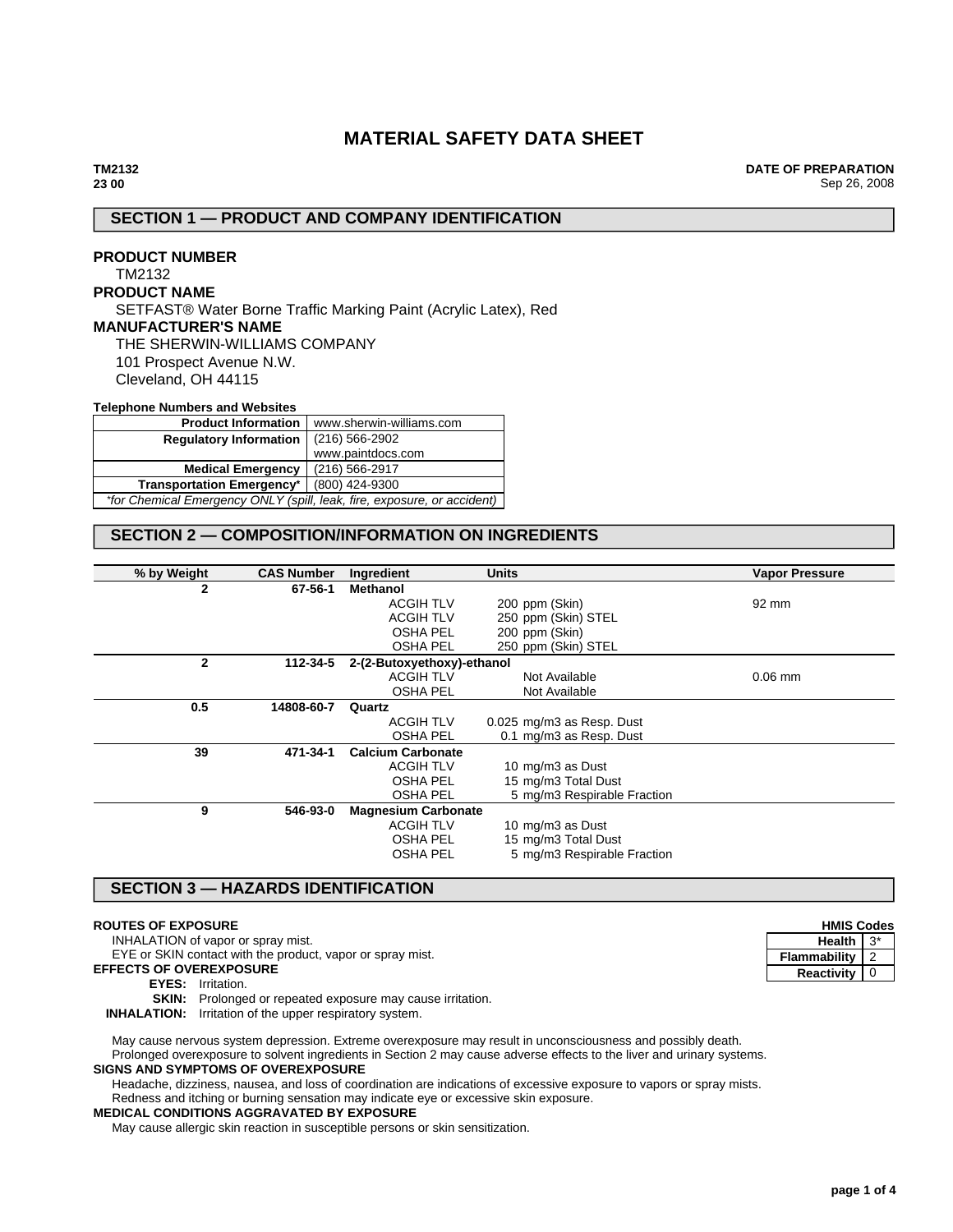### **CANCER INFORMATION**

For complete discussion of toxicology data refer to Section 11.

### **SECTION 4 — FIRST AID MEASURES**

| <b>EYES:</b> Flush eyes with large amounts of water for 15 minutes. Get medical attention.    |
|-----------------------------------------------------------------------------------------------|
| <b>SKIN:</b> Wash affected area thoroughly with soap and water.                               |
| Remove contaminated clothing and launder before re-use.                                       |
| <b>INHALATION:</b> If affected, remove from exposure. Restore breathing. Keep warm and quiet. |
| <b>INGESTION:</b> Do not induce vomiting. Get medical attention immediately.                  |
|                                                                                               |

# **SECTION 5 — FIRE FIGHTING MEASURES**

**LEL**

# **FLASH POINT**

| $150^\circ$ F PMCC  | 0.9 |
|---------------------|-----|
| EXTINGUISHING MEDIA |     |

Carbon Dioxide, Dry Chemical, Alcohol Foam

#### **UNUSUAL FIRE AND EXPLOSION HAZARDS**

Closed containers may explode (due to the build-up of pressure) when exposed to extreme heat. Application to hot surfaces requires special precautions.

**UEL** 36.5

During emergency conditions overexposure to decomposition products may cause a health hazard. Symptoms may not be immediately apparent. Obtain medical attention.

### **SPECIAL FIRE FIGHTING PROCEDURES**

Full protective equipment including self-contained breathing apparatus should be used.

Water spray may be ineffective. If water is used, fog nozzles are preferable. Water may be used to cool closed containers to prevent pressure build-up and possible autoignition or explosion when exposed to extreme heat.

**FLAMMABILITY CLASSIFICATION** Combustible, Flash above 99 and below 200° F

# **SECTION 6 — ACCIDENTAL RELEASE MEASURES**

### **STEPS TO BE TAKEN IN CASE MATERIAL IS RELEASED OR SPILLED**

- Remove all sources of ignition. Ventilate the area.
- Remove with inert absorbent.

# **SECTION 7 — HANDLING AND STORAGE**

### **STORAGE CATEGORY**

DOL Storage Class IIIA

### **PRECAUTIONS TO BE TAKEN IN HANDLING AND STORAGE**

Contents are COMBUSTIBLE. Keep away from heat and open flame.

Consult NFPA Code. Use approved Bonding and Grounding procedures.

Keep container closed when not in use. Transfer only to approved containers with complete and appropriate labeling. Do not take internally. Keep out of the reach of children.

# **SECTION 8 — EXPOSURE CONTROLS/PERSONAL PROTECTION**

### **PRECAUTIONS TO BE TAKEN IN USE**

Use only with adequate ventilation.

Avoid contact with skin and eyes. Avoid breathing vapor and spray mist.

### Wash hands after using.

This coating may contain materials classified as nuisance particulates (listed "as Dust" in Section 2) which may be present at hazardous levels only during sanding or abrading of the dried film. If no specific dusts are listed in Section 2, the applicable limits for nuisance dusts are ACGIH TLV 10 mg/m3 (total dust), 3 mg/m3 (respirable fraction), OSHA PEL 15 mg/m3 (total dust), 5 mg/m3 (respirable fraction).

#### **VENTILATION**

Local exhaust preferable. General exhaust acceptable if the exposure to materials in Section 2 is maintained below applicable exposure limits. Refer to OSHA Standards 1910.94, 1910.107, 1910.108.

#### **RESPIRATORY PROTECTION**

If personal exposure cannot be controlled below applicable limits by ventilation, wear a properly fitted organic vapor/particulate respirator approved by NIOSH/MSHA for protection against materials in Section 2.

When sanding or abrading the dried film, wear a dust/mist respirator approved by NIOSH/MSHA for dust which may be generated from this product, underlying paint, or the abrasive.

### **PROTECTIVE GLOVES**

Wear gloves which are recommended by glove supplier for protection against materials in Section 2.

# **EYE PROTECTION**

Wear safety spectacles with unperforated sideshields.

# **OTHER PRECAUTIONS**

Intentional misuse by deliberately concentrating and inhaling the contents can be harmful or fatal.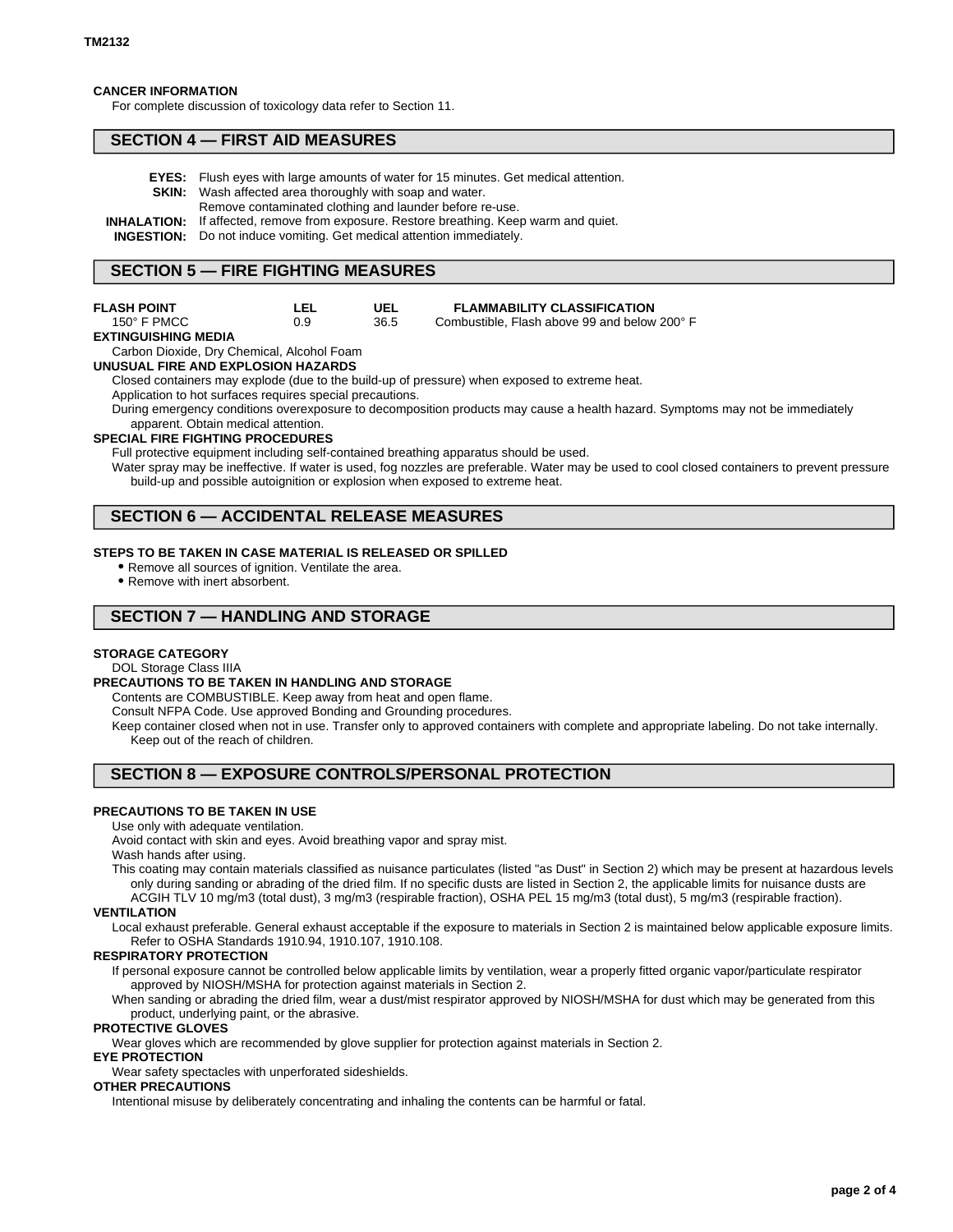# **SECTION 9 — PHYSICAL AND CHEMICAL PROPERTIES**

| <b>PRODUCT WEIGHT</b> 12.34 lb/gal                         |               | 1478 g/l                                       |
|------------------------------------------------------------|---------------|------------------------------------------------|
| <b>SPECIFIC GRAVITY 1.48</b>                               |               |                                                |
| <b>BOILING POINT</b> 148 - 448° F                          |               | $64 - 231$ °C                                  |
| <b>MELTING POINT</b> Not Available                         |               |                                                |
| <b>VOLATILE VOLUME</b> 44%                                 |               |                                                |
| <b>EVAPORATION RATE</b> Slower than ether                  |               |                                                |
| <b>VAPOR DENSITY</b> Heavier than air                      |               |                                                |
| <b>SOLUBILITY IN WATER N.A.</b>                            |               |                                                |
|                                                            | <b>pH</b> 9.2 |                                                |
| VOLATILE ORGANIC COMPOUNDS (VOC Theoretical - As Packaged) |               |                                                |
| 0.74lb/gal                                                 |               | 89q/l Less Water and Federally Exempt Solvents |
| $0.46$ lb/gal<br>55a/l                                     | Emitted VOC   |                                                |

# **SECTION 10 — STABILITY AND REACTIVITY**

**STABILITY — Stable CONDITIONS TO AVOID** None known. **INCOMPATIBILITY** None known. **HAZARDOUS DECOMPOSITION PRODUCTS** By fire: Carbon Dioxide, Carbon Monoxide **HAZARDOUS POLYMERIZATION** Will not occur

# **SECTION 11 — TOXICOLOGICAL INFORMATION**

#### **CHRONIC HEALTH HAZARDS**

Reports have associated repeated and prolonged overexposure to solvents with permanent brain and nervous system damage. Crystalline Silica (Quartz, Cristobalite) is listed by IARC and NTP. Long term exposure to high levels of silica dust, which can occur only when sanding or abrading the dry film, may cause lung damage (silicosis) and possibly cancer.

#### **TOXICOLOGY DATA**

| <b>CAS No.</b> | <b>Ingredient Name</b>     |          |     |               |  |
|----------------|----------------------------|----------|-----|---------------|--|
| 67-56-1        | <b>Methanol</b>            |          |     |               |  |
|                |                            | LC50 RAT | 4HR | 64000 ppm     |  |
|                |                            | LD50 RAT |     | 5630 mg/kg    |  |
| 112-34-5       | 2-(2-Butoxyethoxy)-ethanol |          |     |               |  |
|                |                            | LC50 RAT | 4HR | Not Available |  |
|                |                            | LD50 RAT |     | 5660 mg/kg    |  |
| 14808-60-7     | Quartz                     |          |     |               |  |
|                |                            | LC50 RAT | 4HR | Not Available |  |
|                |                            | LD50 RAT |     | Not Available |  |
| 471-34-1       | <b>Calcium Carbonate</b>   |          |     |               |  |
|                |                            | LC50 RAT | 4HR | Not Available |  |
|                |                            | LD50 RAT |     | Not Available |  |
| 546-93-0       | <b>Magnesium Carbonate</b> |          |     |               |  |
|                |                            | LC50 RAT | 4HR | Not Available |  |
|                |                            | LD50 RAT |     | Not Available |  |
|                |                            |          |     |               |  |

# **SECTION 12 — ECOLOGICAL INFORMATION**

### **ECOTOXICOLOGICAL INFORMATION**

No data available.

### **SECTION 13 — DISPOSAL CONSIDERATIONS**

#### **WASTE DISPOSAL METHOD**

Waste from this product is not hazardous as defined under the Resource Conservation and Recovery Act (RCRA) 40 CFR 261. Incinerate in approved facility. Do not incinerate closed container. Dispose of in accordance with Federal, State/Provincial, and Local regulations regarding pollution.